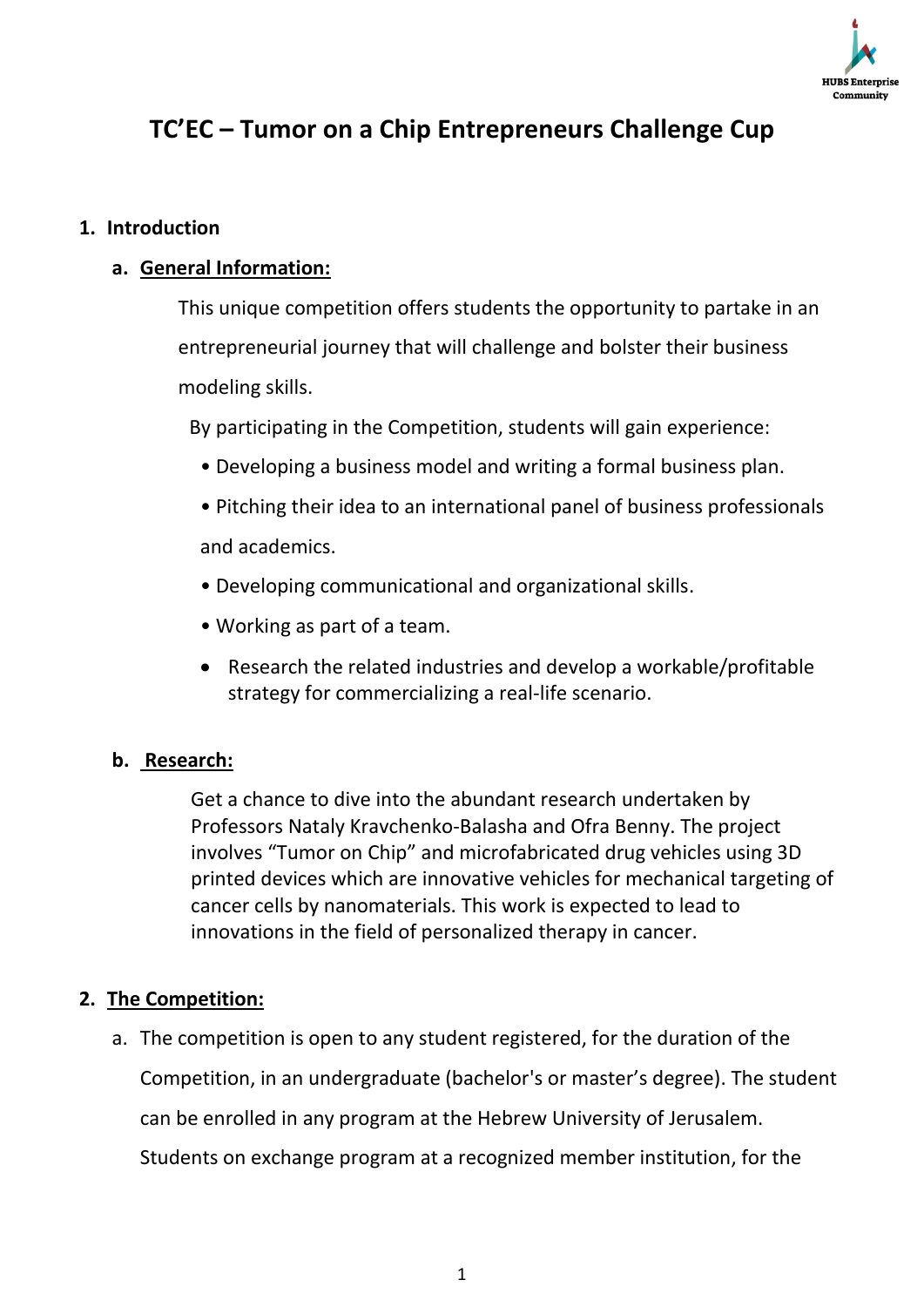

entire academic year may compete representing that member institution, provided they meet other eligibility requirements. Teams can consist of a minimum of **two** and a maximum of **three** eligible students from the Hebrew University of Jerusalem.

## **3. Initial Presentation**

a. Qualifying Round submissions consist of a written business plan and a link to a seven (7) minute pitch video describing the market opportunity and the proposed product. These should be submitted via email to

[Business.Community@mail.huji.ac.il](mailto:Business.Community@mail.huji.ac.il) no later than April 10, 2022.

#### **4. Important Dates**



#### **22.3** – closing date for team applications.

**2.6** – final submission date.

#### **5. Competition Requirements**

All business plan reports, videos, presentations, must be in English/Hebrew.

#### **6. Competition Reward:**

The reward for the winning team will be a monetary prize of 18,000\$("chay"- .(חי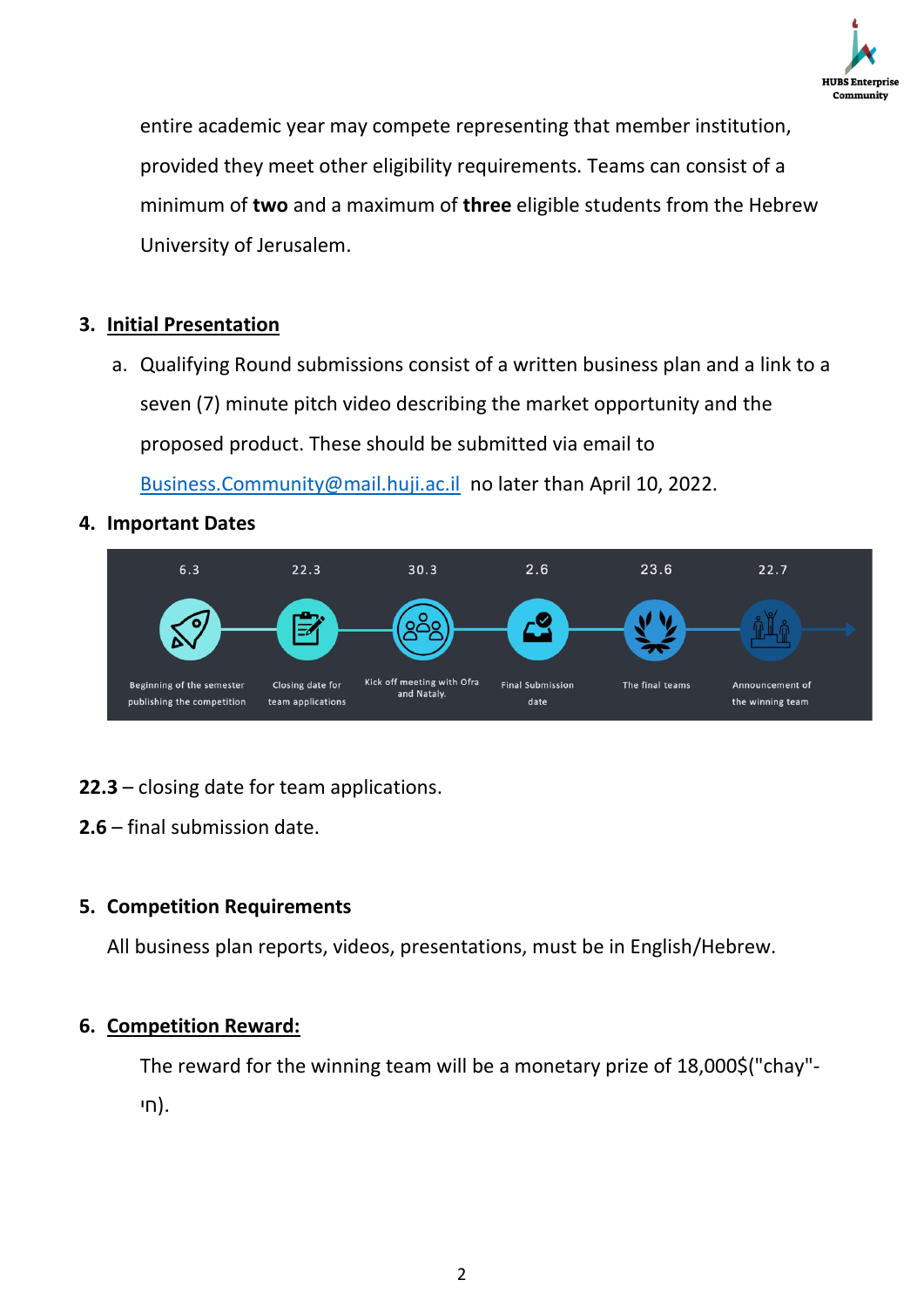

Another 18,000 will be given in order to collect all final submissions into one plan.

In addition, another 18,000 will be given for implementation options To summaries the amounts given will be 18,000(monetary prize) + 18,000 (salary's, facilities etc.) + 18,000 for implantation.

#### **7. Competition Components:**

- a. The written business plan must be submitted as a PDF file.
- b. Text should be double-spaced using Calibri 11- point font; Handwritten material of any sort will not be accepted.
- c. A margin of 1 inch (2.54 cm) should surround the text.
- d. The document should include a title page, specifying the individual team members.
- e. The business plan document may also include a maximum of five (5) pages of appendices, the purpose of which is to provide support for the assertions and conclusions expressed in the body of the business plan. This content is separate from the main text and will not count toward the word limit. Appendices should be numbered, titled, and appropriately referenced within the body of the document. Although teams may use this space as they see fit, appendices in case analysis reports commonly include elements such as:
	- financial projection/statements.
	- diagrams/illustrations;
	- itemization / categorization of key information;
	- implementation timeline.
- f. As in all business writing, appendices should be succinct, well laid out, and professionally presented. Teams should avoid the temptation to cram excessive content into these pages or employ overly small type. In addition, appendices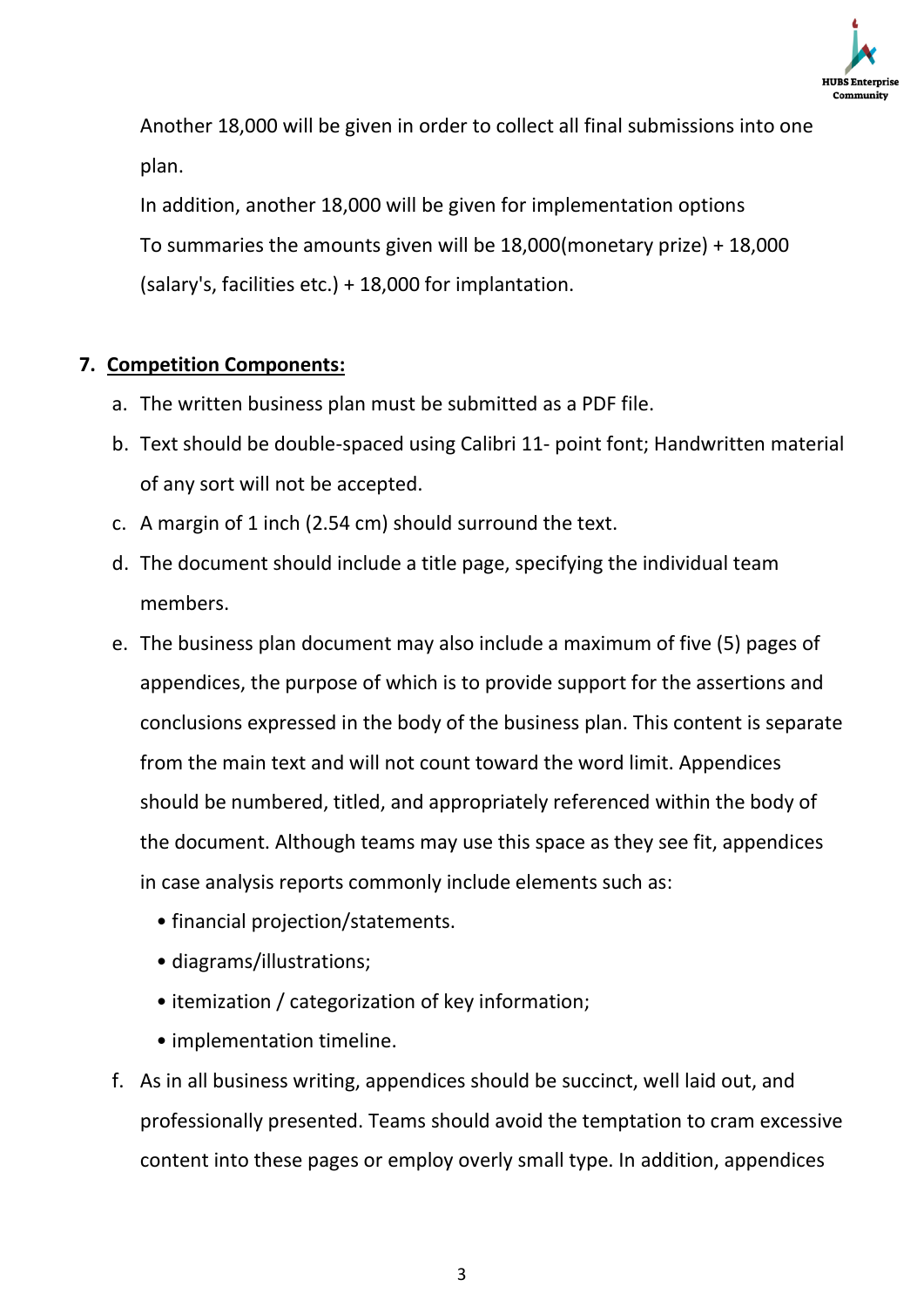

should not be viewed as an opportunity to circumvent the length restriction on the main body of the report; any effort to do so will be poorly received by the judges.

### **8. Evaluation components:**

- Business strategy / objectives
- Internal and external analysis
	- Analysis of the existing technology/industry.
	- Analysis of the NUCO technology -where/why/when/how fits or doesn't but benefits, advantages, applications of this breakthrough.
- Target market and value proposition.
- Revenue model/ Financial plan.
- Promotional / communications plan.
- Implementation plan.
- Contingency plan.
- Creativity, ingenuity, practicality, entrepreneurship.
- Viability / feasibility.

#### **9. Judging Panel:**

The judging panel will consist of six juds, selected from the business community and academic faculty at HU.

#### **The Judges:**

- 1. Prof. Ofra benny
- 2. Prof. Nataly Kravchenko-Balasha
- 3. Dr. Dan Marom